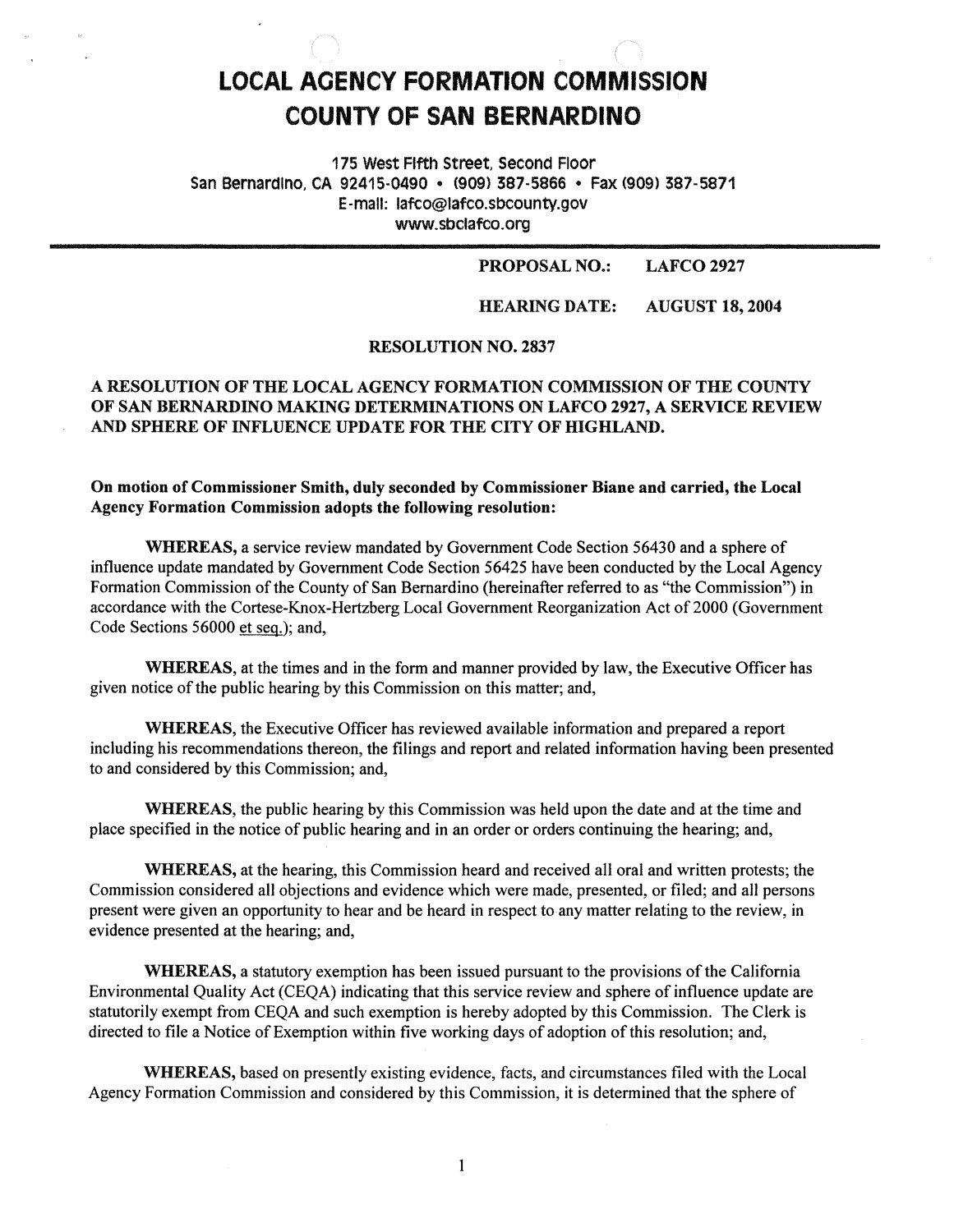#### **RESOLUTION NO. 2837**

influence for the City of Highland should be: (a) expanded to the north to include the parcel currently owned by the East Highlands Ranch Company and within the East Valley Water District; (b) expanded to the east to include the parcels of privately-owned lands surrounded by City boundaries and within the East Valley Water District sphere; and (c) affirmed for the balance of its area, as more specifically described on the map attached to this resolution; and,

**WHEREAS,** the following findings are made in conformance with Government Code Section 56430 and local Commission policy:

1. **Infrastructure Needs and Deficiencies.** A comprehensive capital improvement plan has been adopted by the City setting forth recommendations for a variety of projects. This plan is updated on an annual basis. A copy of the City's master plan is maintained in City offices.

2. **Growth and Population.** Based on 2000 census data, the population of the City of Highland is identified as 44,450. Significant growth areas for industrial and commercial development are anticipated along the Fifth Street corridor due to the development of the San Bernardino International Airport. A copy of the General Plan is maintained in the LAFCO staff office and in City offices available for review.

3. **Financing Opportunities and Constraints.** The City receives a share of the general levy of property tax revenue, but the bulk of its revenue is derived from fees for service, sales and use revenue, development fees, state subventions, grants, community facilities districts, redevelopment project funds, and other revenues. Revenues for the City, as is the case for all other local agencies, are constrained by a variety of state laws that govern revenue generation. A complete list of the sources of City revenues is contained within the City budget, which is on file and available for public review in City offices.

4. **Cost Avoidance Opportunities.** The City of Highland did not identify any specific cost avoidance opportunities relevant to this review.

5. **Rate Restructuring.** No relevant issues related to this factor were identified by the City of Highland.

6. **Opportunities for Shared Facilities.** No relevant issues related to this factor were identified by the City of Highland.

7. **Government Structure Options.** No relevant issues related to this factor were identified by the City of Highland.

8. **Management Efficiencies.** No relevant issues related to this factor were identified by the City of Highland.

9. **Local Accountability and Governance.** The City is a general law city with a City Manager appointed by the City Council. The City is governed by five-member City Council elected at large, all of which serve four-year terms in office. The Mayor is elected for a one-year term by members of the Council. The City conforms to provisions of the Brown Act requiring open meetings. In addition, the City operates a website with a variety of pages including access to agendas of the City Council, Planning Commission and various City Boards and Committees.

**WHEREAS,** the following findings are made in conformance with Government Code Section 56425 and local Commission policy for a sphere of influence update: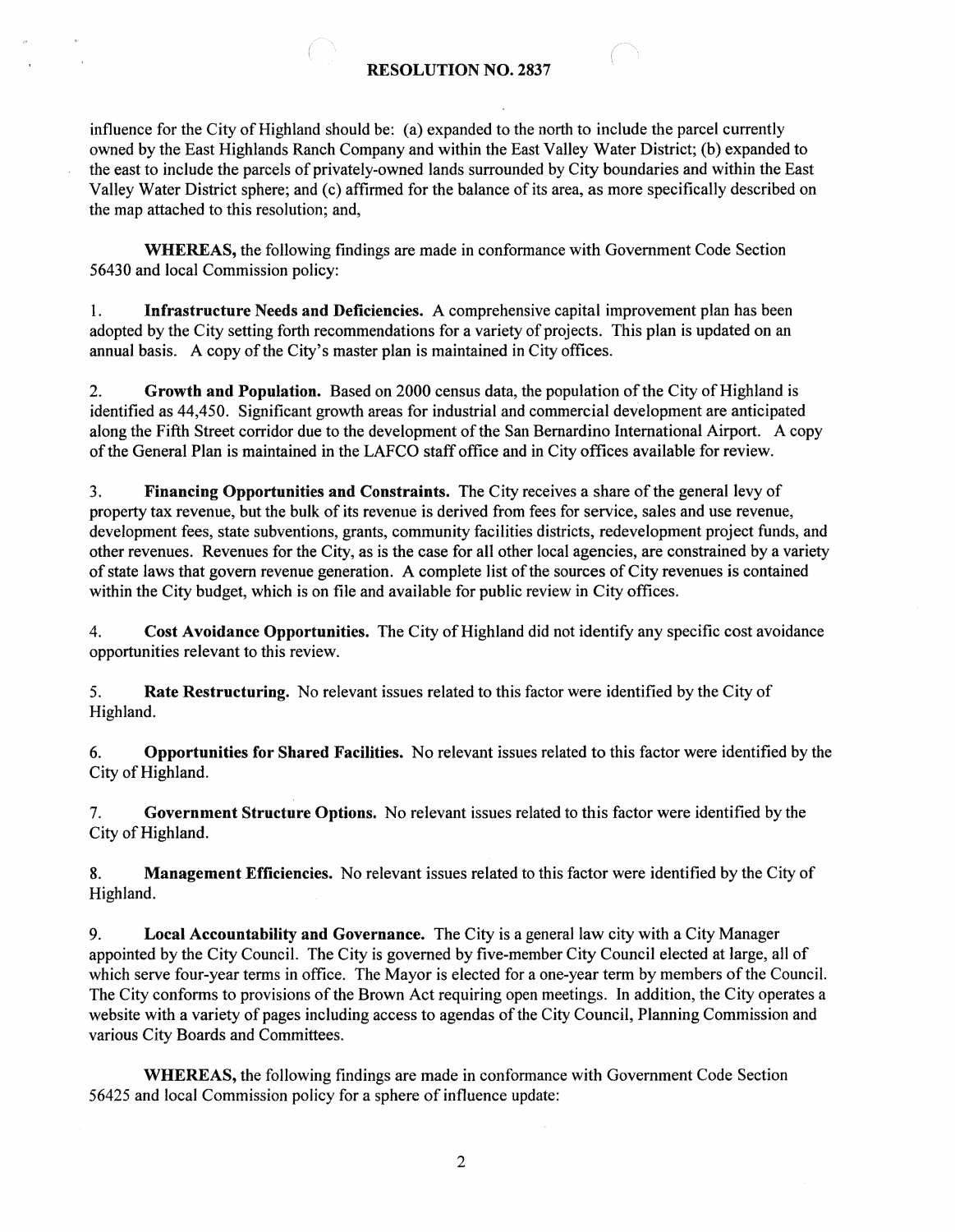### 1. **PRESENT AND PLANNED LAND USES**

The full range of urban, suburban, and rural land uses are included within the boundaries and current sphere of influence of the City of Highland. This sphere of influence update and service review propose minor expansions of the City of Highland sphere of influence to correspond with areas currently a part of the East Valley Water District sphere of influence (a municipal service provider for water and sewer). The sphere of influence designation will require that the City of Highland include this area within its General Plan assigning an anticipated land use.

# 2. **PRESENT AND PROBABLE NEED FOR PUBLIC FACILITIES AND SERVICES** IN **THE AREA**

The City has adopted master plans for the service which addresses this issue for the services which it directly provides. Said plans are on file in the City offices.

#### 3. **PRESENT CAPACITY OF PUBLIC FACILITIES AND ADEQUACY OF PUBLIC SERVICES PROVIDED**

The sphere of influence change contemplated by this action will bring the City of Highland sphere of influence into contiguity with the East Valley Water District sphere of influence. The East Valley Water District is a municipal level service provider. The City has adopted master plans for the services it provides which addresses this issue, and is on file in the City offices.

#### 4. **COMMUNITIES OF INTEREST IN THE AREA**

The changes proposed for the City sphere of influence are intended to provide a definition of the community of interest for Highland, acknowledging the family of service agencies - the City of Highland and the East Valley Water District.

### 5. **OTHER FINDINGS**

- A. Notice of this hearing has been published as required by law in The Sun, and the Highland Community News. newspapers of general circulation in the area. As required by state law, individual notification was provided to affected and interested local agencies, County departments, and those individuals wishing mailed notice.
- B. Comments from landowners and any affected local agency have been reviewed and considered by the Commission in making its determination.

**WHEREAS,** having reviewed and considered the findings as outlined above, the Commission determines: (a) to expand the City sphere of influence to include 120 acres to the north (APN 288-151-05), (b) to expand the City sphere of influence to include approximately 80 acres to the northeast of existing City boundaries (including APNs 297-011-09, 297-011-10, and 297-011-11) and (c) to affirm and uphold the balance of the sphere of influence for the City of Highland as it currently exists, and is depicted on the map attached to this resolution.

**NOW, THEREFORE, BE** IT **RESOLVED** by the Local Agency Formation Commission of the County of San Bernardino, State of California, that this Commission shall consider the territory, described on the attached map as being within the sphere of influence of the City of Highland, it being fully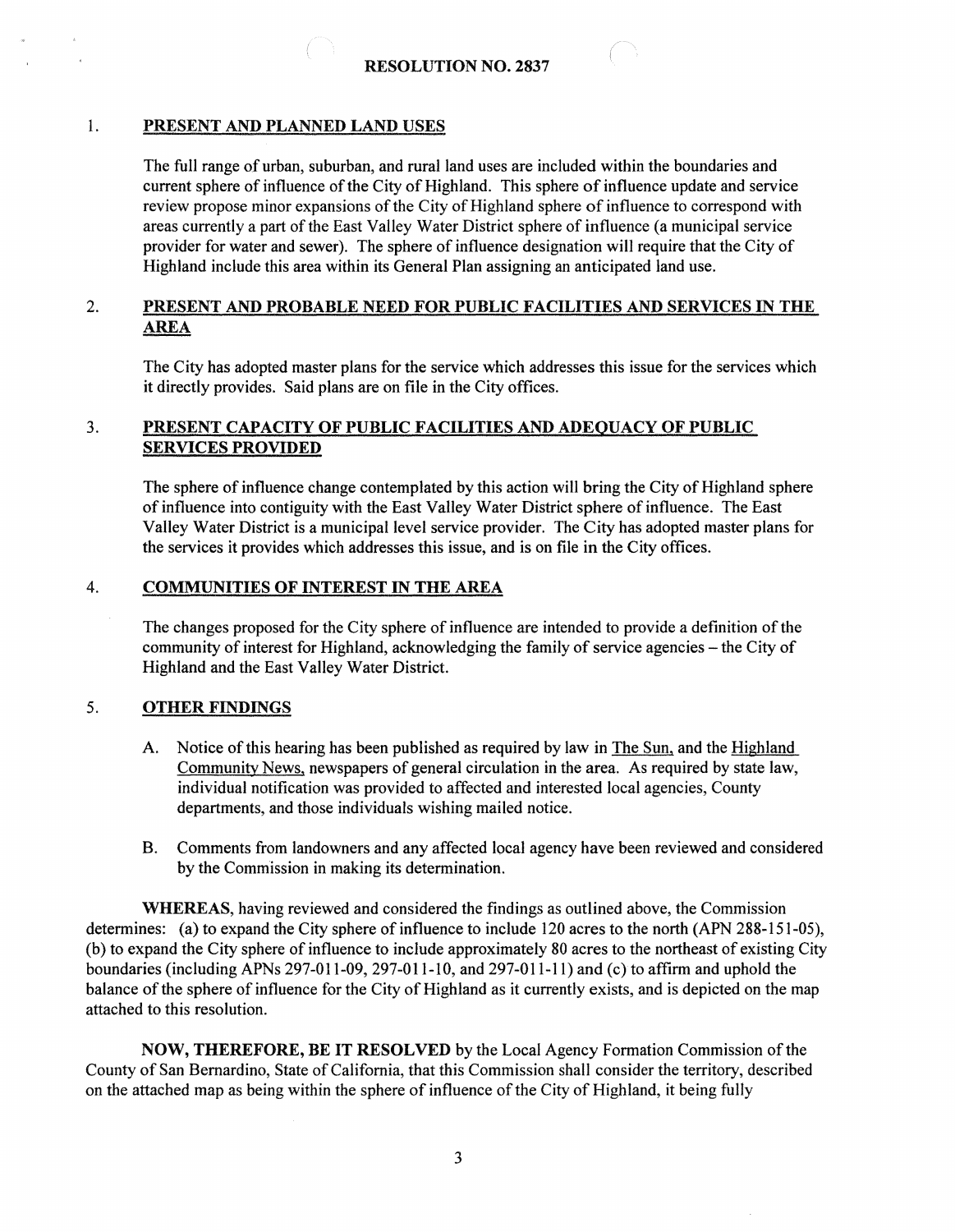understood that establishment of such a sphere of influence is a policy declaration of this Commission, based on existing facts and circumstances which, although not readily changed, may be subject to review and change in the event a future significant change of circumstances so warrants.

BE IT FURTHER RESOLVED that the Local Agency Formation Commission of the County of San Bernardino, State of California, does hereby determine that the City of Highland shall indemnify, defend, and hold harmless the Local Agency Formation Commission of the County of San Bernardino from any legal expense, legal action, or judgment arising out of the Commission's determinations on this sphere of influence, including any reimbursement of legal fees and costs incurred by the Commission.

THIS ACTION APPROVED AND ADOPTED by the Local Agency Formation Commission of the County of San Bernardino by the following vote:

AYES: COMMISSIONERS: Bagley, Biane, Colven, Pearson, Smith, Williams

**NOES: COMMISSIONERS: None** 

**ABSENT: COMMISSIONERS: Young** 

**STATE OF CALIFORNIA**  $\lambda$  $\sum$  SS.

**COUNTY OF SAN BERNARDINO**  $\lambda$ 

I, KATHLEEN ROLLINGS-McDONALD, Executive Officer of the Local Agency Formation Commission of the County of San Bernardino, California, do hereby certify this record to be a full, true, and correct copy of the action taken by said Commission, by vote of the members present, as the same appears in the Official Minutes of said Commission at its meeting of August 18, 2004.

DATED: August 19, 2004

**ROLLINGS-McDONALD Executive Officer**